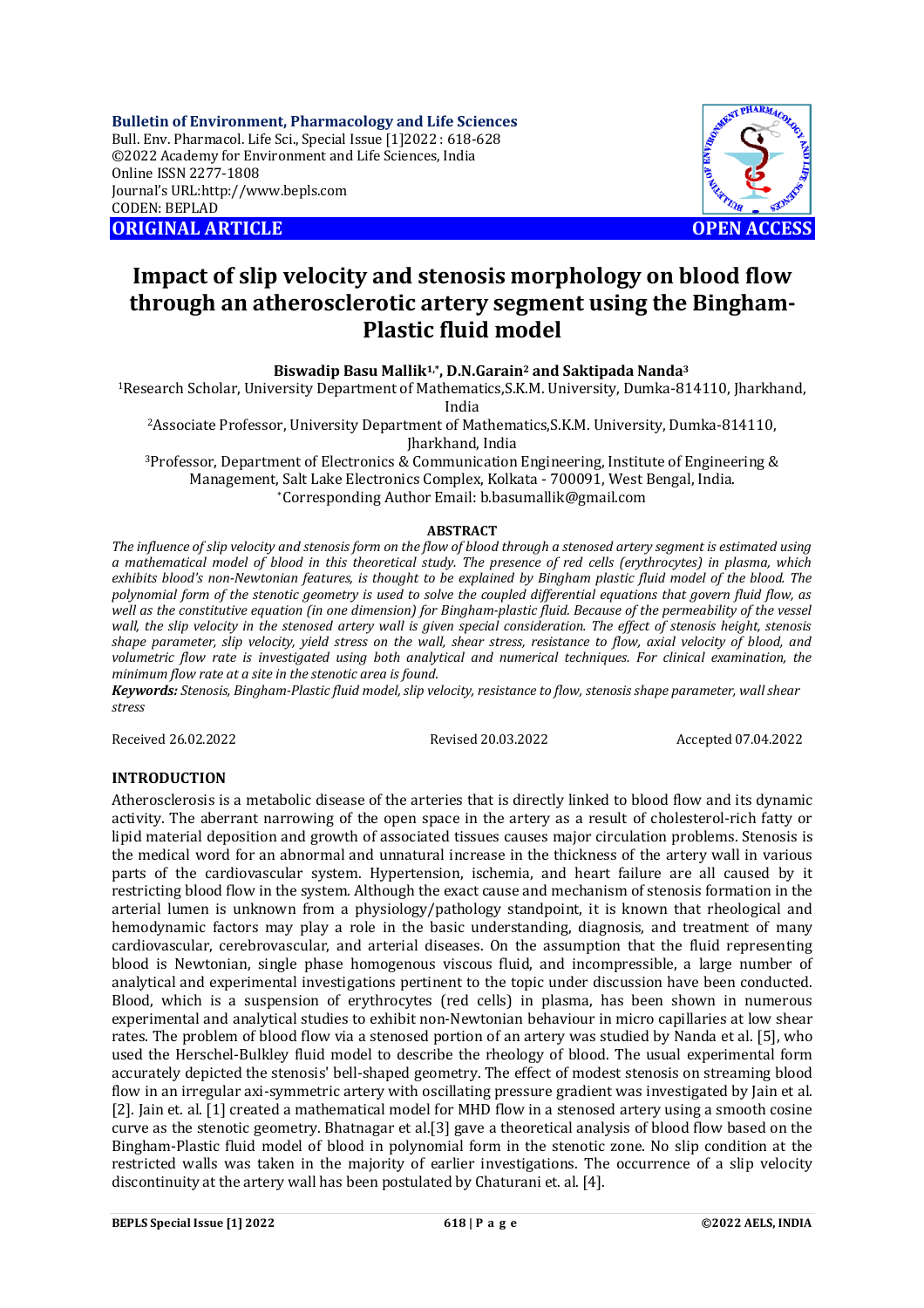It allows us to investigate the problem of blood flow through a stenosed artery segment, where the rheology of blood is characterised by the Bingham- Plastic fluid model with slip at the artery wall. The general polynomial curve with variable stenosis parameter depicts the stenosis that is assumed to manifest in the arterial segment. The study has become more general and practical as a result of these factors.

Numerical computations of observable flow variables with greater rheological and physiological significance are used to perform a comprehensive quantitative analysis. Their graphical representations are offered at the conclusion of the work, along with relevant scientific considerations. Finally, the applicability of the current mathematical model is demonstrated through comparisons with existing results.

### **MODEL DESCRIPTION**

In this study, we look at the axially-symmetric flow of blood through a circular-cross-section artery with a stenosis. The geometry of the stenosis as it is assumed to present itself in the arterial segment (assumed to be a rigid circular tube) by

$$
\frac{R(z)}{R_0} = \begin{cases} 1 - A \left[ l_0^{m-1} (z - d) - (z - d)^m \right] \, d \le z \le d + l_0 \\ 1, & \text{otherwise} \end{cases} \tag{1}
$$

 $R(z)$ : radius of the stenosed portion of the arterial segment

 $R_{_{\scriptstyle{0}}}$  : radius of the artery outside the stenosis

## $l_0^{\phantom{\dag}}$  : length of stenosis

*m* : stenotic parameter  $2 \le m \le 11$  [ $m = 2$  gives radially symmetric stenosis]  $d$  : indicates the location of the stenosis

 $\delta$  : Maximum height of the stenosis at  $z = d + \frac{\epsilon_0}{m^{1/(m-1)}}$  $= d + \frac{v_0}{m^{1/(m-1)}}$ *l*  $z = d + \frac{v_0}{1/(m-1)}$  subject to the condition  $\frac{v}{R}$  << 1  $\boldsymbol{0}$ *R* δ

and the parameter *A* is given by 1 .  $/(m-1)$ 1  $0 \begin{bmatrix} 0 & m-1 \\ 0 & m \end{bmatrix}$  m –  $=$  $\overline{\phantom{0}}$  $^{-1}$ <sup>n</sup> *m*  $R_0 l$ *A m m m*  $\frac{\delta}{\delta_{m-1}}$ .  $\frac{m^{m/(m-1)}}{m}$  (2)



**Fig 1**.Geometry of the stenosed arterial segment

Blood is thought to flow in a steady, laminar, and fully developed manner. The constitutive equation for Bingham-Plastic fluid in one dimension is

$$
-\frac{du}{dr} = f(\tau) = \begin{cases} \frac{\tau - \tau_0}{k}, \tau \ge \tau_0 \\ 0, \tau < \tau_0 \end{cases}
$$
Bhatnagar et. al.[3](3)

 $u$  : axial velocity of blood  $\,\tau$  : shearing stress  $\,\,\tau_{_0}$  : yield stress  $\,\,k$  : coefficient of viscosity of blood.

(Here the artery is taken as a rigid circular tube). A number of theoretical and experimental research on blood and blood flow through arteries (in the sick state) have suggested that the Newtonian model of blood may be considered if the shear rate of blood is high enough. However, because the shear rate of blood is relatively low near the centre of the artery (modelled as a rigid circular tube), the non-Newtonian model of blood is more acceptable (cf. Mishra et al. [8]).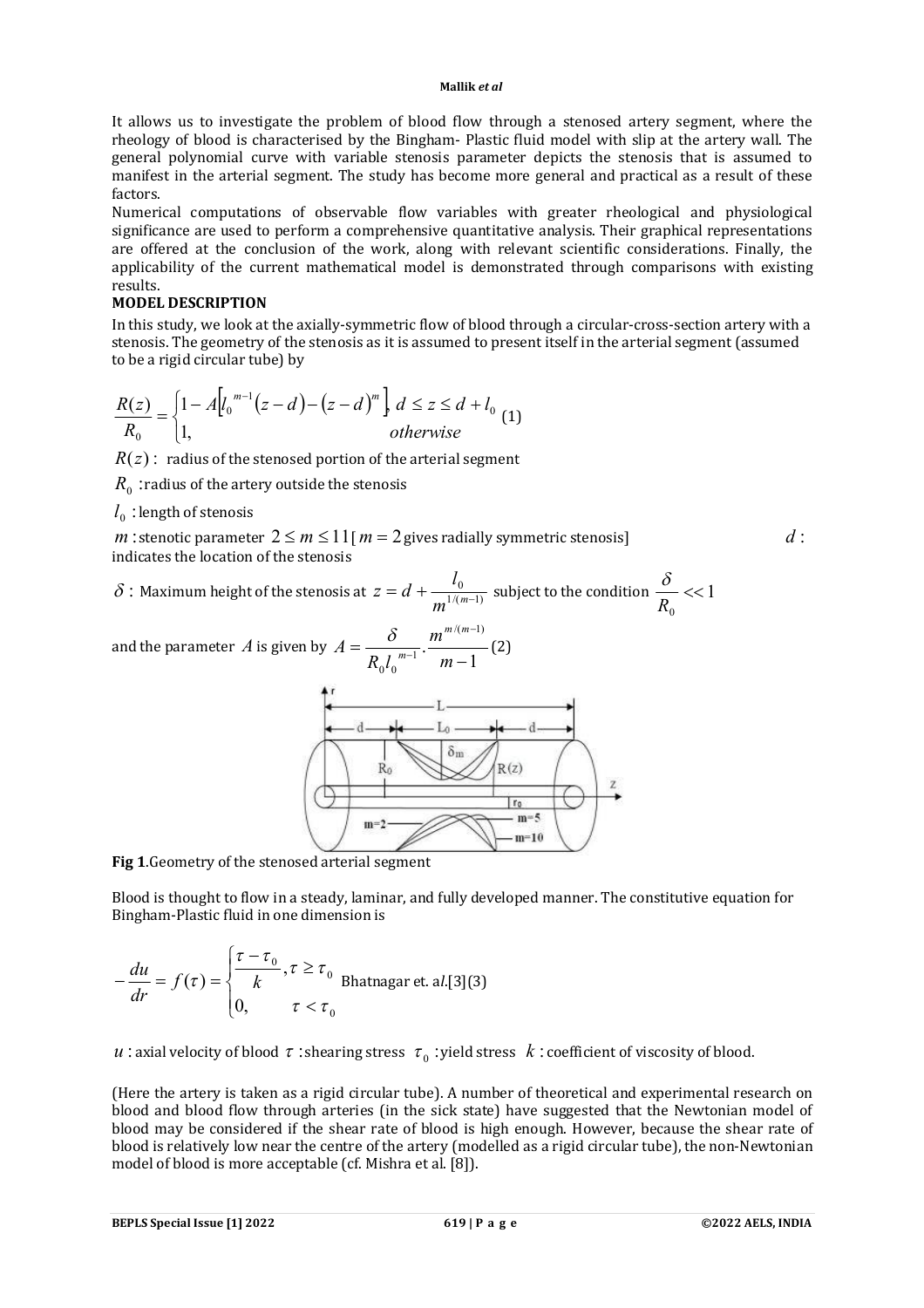The equation governing the flow of blood may be written as *dr d r dz r*  $-\frac{dp}{dt} = \frac{1}{t} \frac{d(r\tau)}{dt}$  (Mishra et. al.[7]) (4)

 $(z, r)$ : coordinates of a point with  $z$  along the axis of the arterial segment and  $r$  measured along the normal to it

*p* :pressure at any point

: *dz*  $-\frac{dp}{dt}$  : pressure gradient

The boundary conditions pertaining to the problem are

 $u = u<sub>s</sub>$  *at*  $r = R(z)$  (slip velocity condition) (5)  $\tau$  is finite at  $r = 0$  (regularity condition) (6)

### **ANALYTICAL SOLUTION**

Integrating equation (4) and applying boundary condition (6),  $\tau = -\frac{1}{2}r \frac{dP}{dr}$ . 2  $,\tau=-\frac{1}{2}$ *dz*  $\tau = -\frac{1}{2}r\frac{dp}{dr}$ .

If  $r_{\rm 0}^{\phantom{\dag}}$  = radius of the core region then the yield stress  $(\tau_{\rm 0}^{\phantom{\dag}})$  in the core region is given by

$$
\tau_0 = -\frac{1}{2}r_0 \frac{dp}{dz} \Rightarrow \tau - \tau_0 = -\frac{1}{2}(r - r_0) \frac{dp}{dz} \tag{7}
$$

The wall shear stress  $(\tau_{\scriptscriptstyle R}^{})$  is given by *dz*  $R_R = -\frac{1}{2}R\frac{dp}{dz}$  $\tau_R = -\frac{1}{2} R \frac{dp}{l}$  (8)

Blood will flow within the circular tube if  $\tau \ge \tau_0$  *i.e.if*  $r \ge r_0$ . Blood will not flow if  $r < r_0$ .

As  $u(r)$  represents the axial velocity of blood so for  $r < r_0$ ,  $\frac{u w_r}{dx} = 0$ *dr*  $r < r_0$ ,  $\frac{du_r}{dt}$ 

Integrating,  $u(r) = const = u_0$  = velocity of blood in the core region.

If the pressure gradient  $-\frac{dp}{l} = P(z) = P$ *dz*  $-\frac{dp}{dx} = P(z) = P$  (the pressure gradient) then for the region  $r_0 \le r \le R(z)$ , (7) becomes  $\tau - \tau_0 = \frac{1}{2}(r - r_0)P$ 2  $\tau-\tau_0=\frac{1}{2}(r-r_0)P$  and the equation (3) takes the form  $\frac{du}{dt}=-\frac{P}{2L}(r-r_0)$  $\frac{1}{2k}(r - r_0)$ *k P dr*  $\frac{du}{dt} = -\frac{P}{2L}(r - r_0)(9)$ Integrating between the limits  $r \& R$ ,

$$
\int_{r}^{R} du = -\frac{P}{2k} \int_{r}^{R} (r - r_0) dr \Rightarrow u(R) - u(r) = -\frac{P}{4k} \Big[ (R - r_0)^2 - (r - r_0)^2 \Big] r_0 \le r \le R(z) \tag{10}
$$

Following the boundary condition (5),  $u(r) = u_s + \frac{1}{\epsilon_0 r} \left[ (R - r_0)^2 - (r - r_0)^2 \right]$ 0 2  $(r-r_0)^2 - (r-r_0)^2$ 4  $(r) = u_s + \frac{1}{r}[(R - r_0)^2 - (r - r_0)^2]$ *k*  $u(r) = u_s + \frac{P}{4L} \left[ (R - r_0)^2 - (r - r_0)^2 \right]$  (11) To get the expression for core velocity  $(u_0)$ ,  $u_0 = u_s + \frac{F}{\epsilon_0} (R - r_0)^2$ 0 b  $u_0 - u_s$   $4k$   $($   $\cdots$   $\cdots$   $\cdots$   $\cdots$   $\cdots$   $\cdots$   $\cdots$   $\cdots$   $\cdots$   $\cdots$   $\cdots$  $u_0 = u_s + \frac{1}{\sqrt{I}}(R - r_s)$ *k*  $\mu_0$ ,  $\mu_0 = \mu_s + \frac{P}{4L}(R - r_0)^2$  (12)

The volumetric flow rate is defined as  $Q = \int 2\pi r u(r) du = \int 2\pi r u(r) du + \int$  $r_0$  *R r*  $Q = | 2\pi r u(r) du = | 2\pi r u(r) du + | 2\pi r u(r) du$ 0 0  $2\pi ru(r)du = \int_{0}^{\infty} 2\pi ru(r)du + \int_{0}^{R} 2\pi ru(r)du$  (13)  $<sup>0</sup>$ </sup>

As from (9), 
$$
du = -\frac{P}{2k}(r - r_0)dr
$$
 (14)  
so using the value of  $u(r)$  from (11), du in (14) and after integration one gets

$$
Q = \pi R^2 u_s + \frac{\pi P R^4}{8k} \left( 1 + \frac{2}{3} t + \frac{1}{3} t^2 \right) (1 - t)^2
$$
  
where  $t = \frac{r_0}{R} = \frac{\tau_0}{\tau_R}$  by (7) and (8)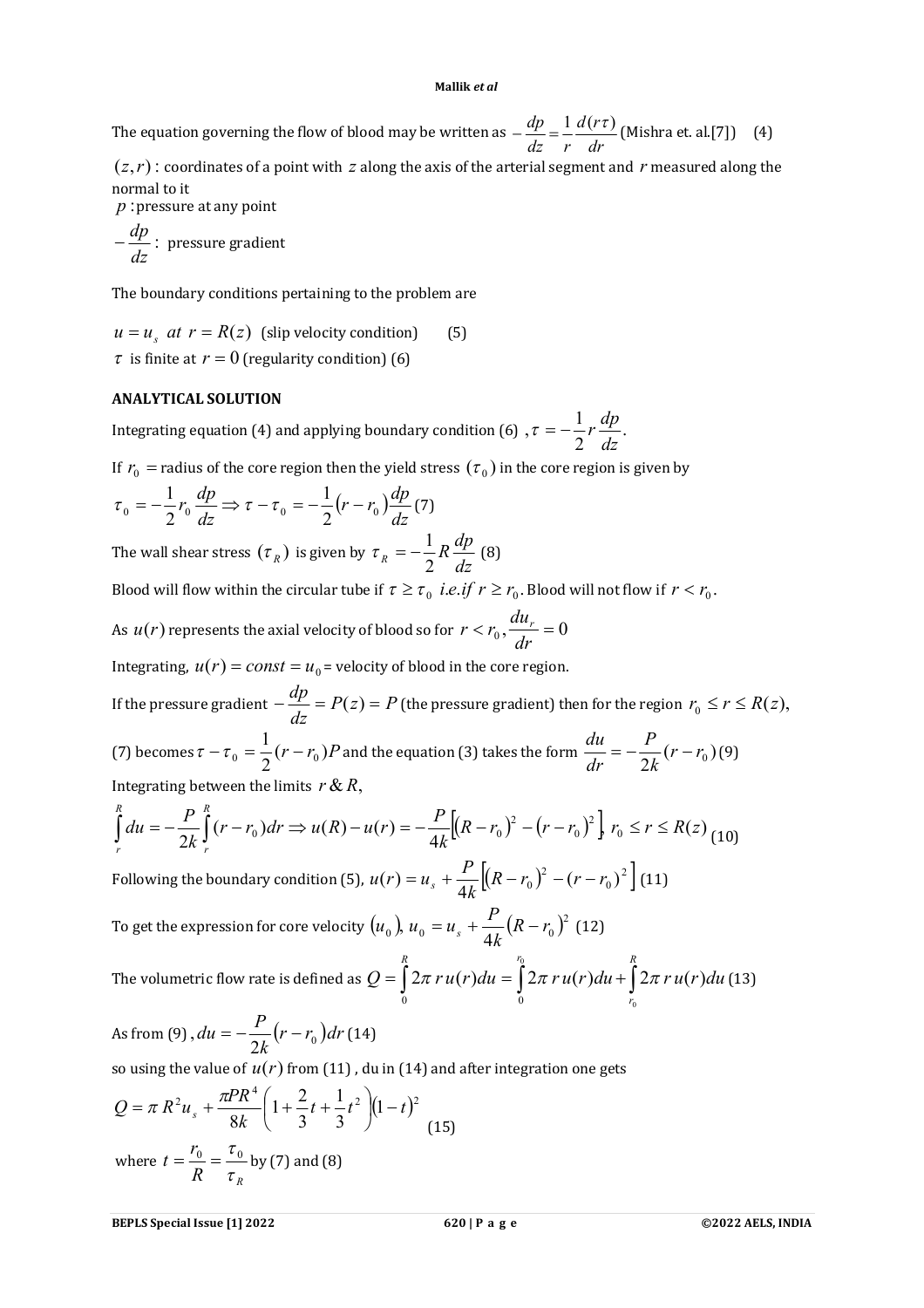Usually yield stress  $(\tau_0)$  is much less than the wall shear stress  $(\tau_R)$  so  $\frac{\tau_0}{\tau_R}$  << 1, *R*  $\frac{\tau_{0}}{\tau_{0}}$  << 1, neglecting higher

powers of *t*, (15) becomes  $Q = \pi R^2 u_s + \frac{m}{2} l \left(1 - \frac{1}{2} t\right)$ J  $\left(1-\frac{4}{2}t\right)$  $\setminus$  $=\pi R^2 u_s + \frac{\pi P R^4}{24} \left(1 - \frac{4}{3} t\right)$  $Q = \pi R^2 u_s + \frac{\pi P R^4}{8k} \left(1 - \frac{4}{3}\right)$  $1-\frac{4}{3}$ 8  $\pi R^2 u_s + \frac{\pi P R^4}{2} \left(1 - \frac{4}{5} t\right)$  (16)

As 
$$
t = \frac{\tau_0}{\tau_R} = \frac{\tau_0}{(R/2)P}
$$
 so from (16) the pressure gradient is given by  
\n
$$
-\frac{dp}{dz} = P = \frac{8k}{\pi R^4} (Q - \pi R^2 u_s) + \frac{8 \tau_0}{3 R} \qquad (17)
$$
\n
$$
-dp = \frac{8kQ}{\pi R_0^4} \frac{dz}{(R/R_0)^4} - 8ku_s R_0^2 \frac{dz}{(R/R_0)^2} + \frac{8 \tau_0}{3 R_0} \frac{dz}{((R/R_0)^2} \text{ where } \frac{R}{R_0} \text{ is given by (1)}
$$

Integrating throughout the length (*l*) of the artery where  $p = P_1$  at  $z = 0$  and  $p = P_2$  at  $z = l$ 

$$
P_1 - P_2 = \frac{8kQ}{\pi R_0^4} \int_0^l \frac{dz}{(R/R_0)^4} - 8ku_s R_0^2 \int_0^l \frac{dz}{(R/R_0)^2} + \frac{8 \tau_0}{3} \int_0^l \frac{dz}{(R/R_0)}
$$

Thus, the resistance to flow *k*  $\lambda_R = \frac{P_1 - P_2}{I} =$ 

$$
\frac{8k}{\pi R_0^4} \left[ l - l_0 + \int_d^{d+l_0} \frac{dz}{(R/R_0)^4} \right] - \frac{8ku_s}{QR_0^2} \left[ l - l_0 + \int_d^{d+l_0} \frac{dz}{(R/R_0)^2} \right] + \frac{8 \tau_0}{3 \Omega R_0} \left[ l - l_0 + \int_d^{d+l_0} \frac{dz}{(R/R_0)} \right] (18)
$$
  
We use the non-dimensional variables as

We use the non-dimensional variables as

$$
l_1 = 1 - \frac{l_0}{l} + \frac{1}{l} \int_{d}^{d+l_0} \frac{dz}{(R/R_0)^4}, \quad l_2 = 1 - \frac{l_0}{l} + \frac{1}{l} \int_{d}^{d+l_0} \frac{dz}{(R/R_0)^2}, \quad l_3 = 1 - \frac{l_0}{l} + \frac{1}{l} \int_{d}^{d+l_0} \frac{dz}{(R/R_0)}
$$

The non-dimensional form of the resistance to flow  $(\lambda)$  and the wall shear stress  $(\tau)$  are given by

$$
\lambda = \frac{3Q.I_1 - 3\pi k u_s.R_0^2.I_2 + \pi R_0^3.\tau_0.I_3}{3kQ + \pi R_0^3.\tau_0}
$$
(19)  

$$
\tau = \frac{3k[Q - \pi.R_0^2(R/R_0)^2u_s] + \pi R_0^3(R/R_0)^3\tau_0}{(R/R_0)^3[3kQ + \pi R_0^3\tau_0]}
$$
(20)

### **NUMERICAL RESULTS AND DISCUSSIONS**

It is necessary to offer a graphical presentation based on numerical computation in order to acquire a quantitative estimate of the influence of various physical and rheological parameters involved in the analysis. The purpose of the presentation is to assess the model's validity. The following values of the parameters were selected from standard literature for the current computational investigation. Computations are carried out taking the values of the following parameters as constant

R<sub>0</sub>=1.5, l=5, 
$$
\mu
$$
 = 0.000345 p.a.s.,  $\tau_0$ =0.02 n/m<sup>2</sup> and  $\frac{dp}{dz}$  = 1

The analysis corresponds to stenosis shape parameter m = 2,4,6,8 & 11 and stenosis height  $\frac{\delta}{R_0}$  = 0.2(mild stenosis), 0.4 and 0.6(moderate stenosis) and 0.8(severe stenosis). Actually the degree of stenosis depends upon stenosis height. Through experimental observations it is established that m lies between 2 & 11. The corresponding results Power Law Fluid Model can be obtained taking  $\tau_0 = 0$ . Also  $m = 2$  gives the results for the case of symmetric stenosis.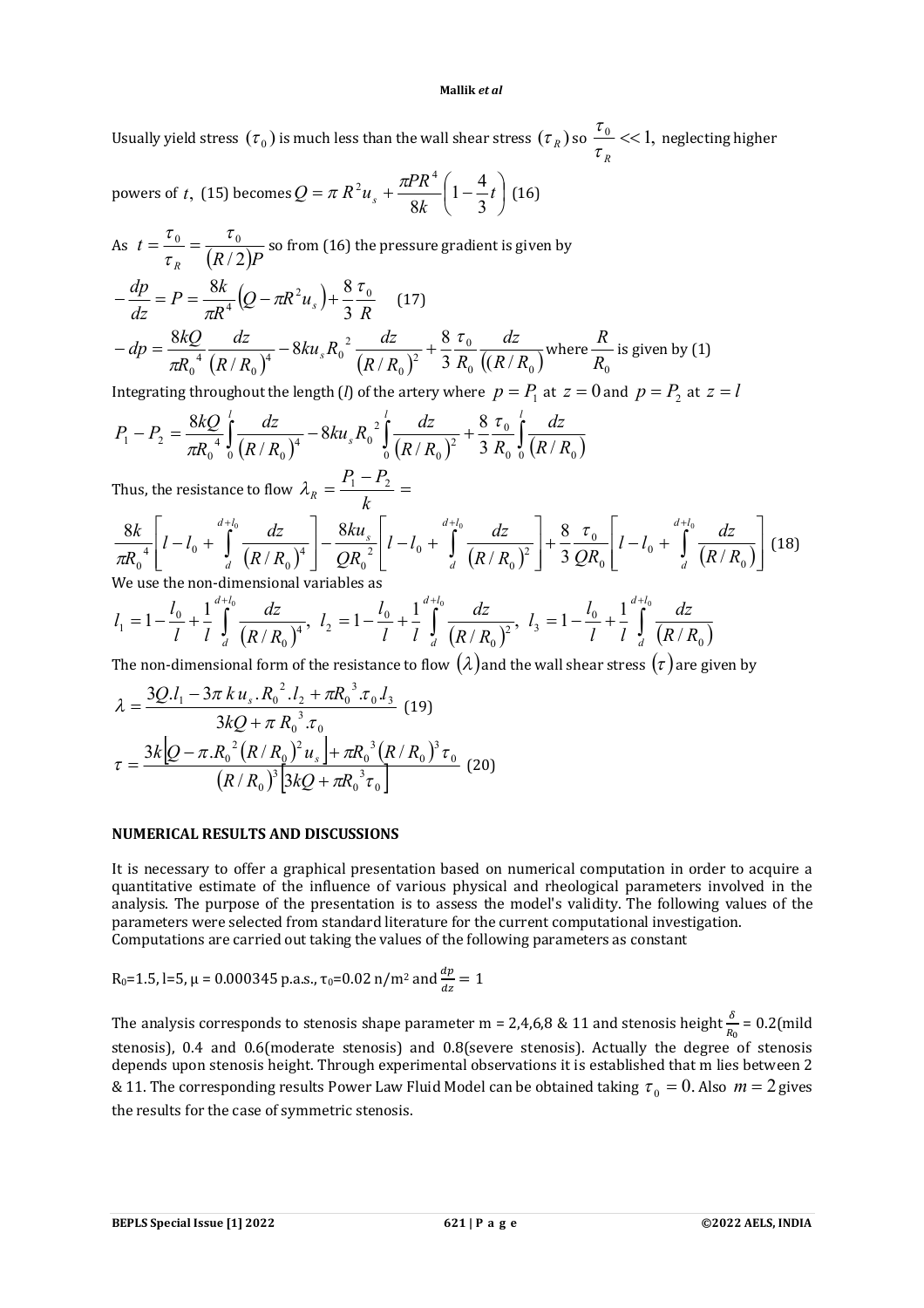

**Fig.2** Variation of flow velocity along radial distance for different values of stenotic height  $\left(\frac{\partial}{R_0}\right)$ 

An attempt is made through Fig.2 to show the variation of flow velocity of blood with the radial distance for stenotic heights 0.2, 0.4 and 0.6. It shows that the flow velocity decreases with the increase of stenotic height.



**Fig.3**Variation of flow velocity along radial distance for different values of stenosis shape parameter (m)

Fig.3 depicts the variation of flow velocity with the radial distance for different values of the stenosis shape parameter (m), m=2 is the condition that the stenosis is symmetric. Naturally the blood velocity decreases with the increase in value of m.





Fig.4 illustrates the variation of flow velocity with the radial distance for  $\mu$  (viscosity coefficient) = 0, 0.1 and 0.2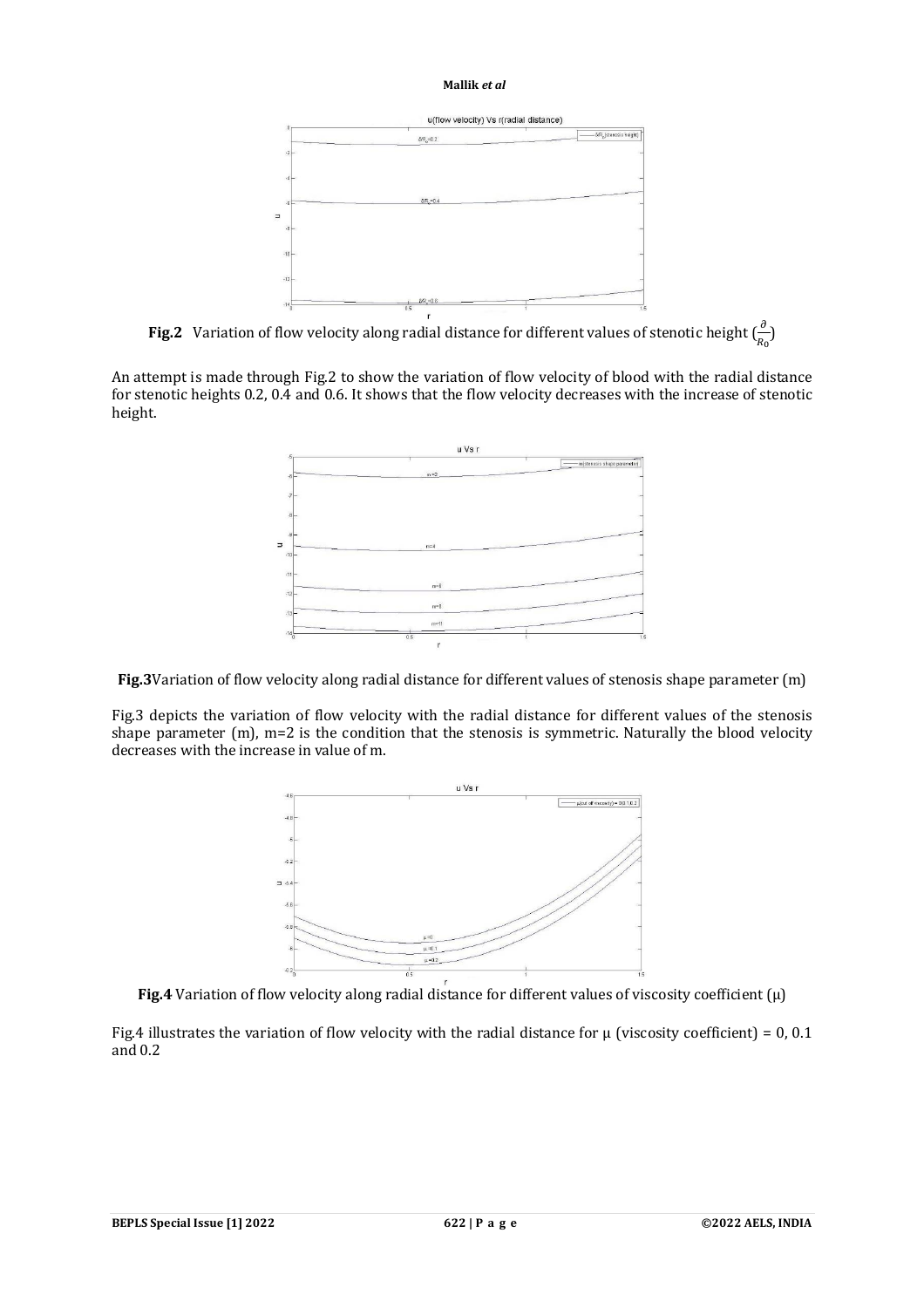

**Fig.5**Variation of shear stress with stenotic height for different values of stenosis shape parameter (m) Fig.5 exhibits the variation of shear stress with stenotic height considering m= 2,4,6,8 and 10



Fig.6 Variation of shear stress with axial distance (z) for different values of stenosis shape parameter (m)

In Fig.6, the variation of shear stress  $(\tau)$  with z (measured along the axis of the artery) is presented considering  $m = 2,4,6,8,10$ .

Some investigators like Chaturani et.al.[4], Brunn[6] have rightly suggested that due to the permeability of the vessel wall, no slip condition at the wall is merely a simplification. In this investigation, the likely presence of slip velocity at the flow boundaries is given due emphasis.



**Fig.7** Variation of shear stress with stenotic height for different values of slip velocity (u<sub>s</sub>)

Fig.7 exhibits the variation of shearing stress with stenotic height considering the slip velocity  $u_s = 0$ ,0.1and 0.2. It is experimentally established that the shape parameter m lies between 2 and 11.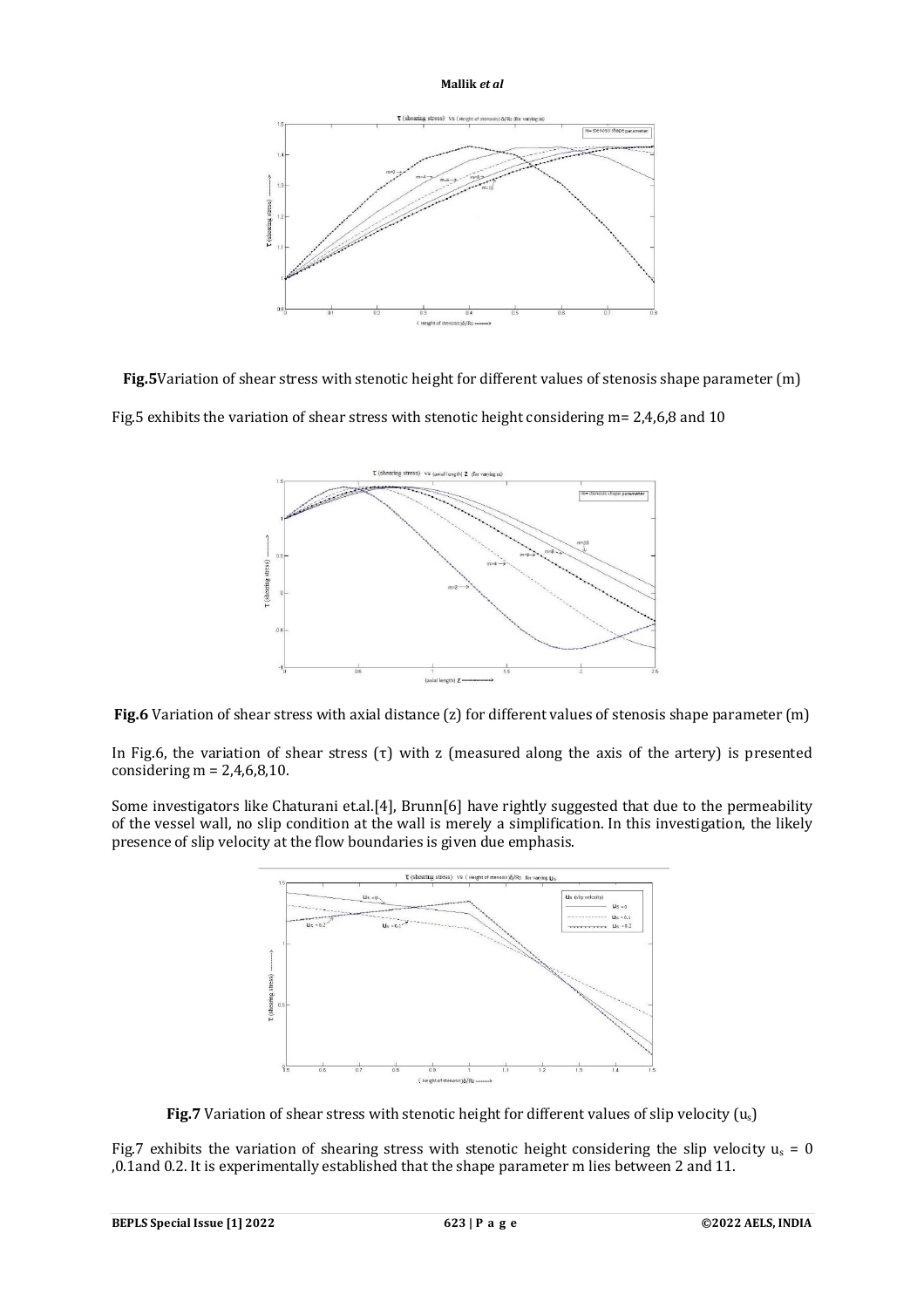

**Fig.8** Variation of resistance to flow (λ) with stenosis shape parameter (m) for different values of stenotic height  $(\frac{\partial}{R_0})$ 

Fig.8 shows the effect of the shape parameter on the flow resistance varying the stenotic height  $\frac{\delta}{R_0}$ =0.2, 0.4 and 0.6.



**Fig.9** Variation of resistance to flow ( $\lambda$ ) with stenotic height  $(\frac{\partial}{R_0})$  for different values of stenosis shape parameter (m)



**Fig.10** Variation of resistance to flow (λ) with stenotic height  $(\frac{\partial}{R_0})$  for different values of slip velocity (u<sub>s</sub>) Fig.9 & Fig.10 depict the variation of flow resistance due to the variation of stenotic height for different values of m and us.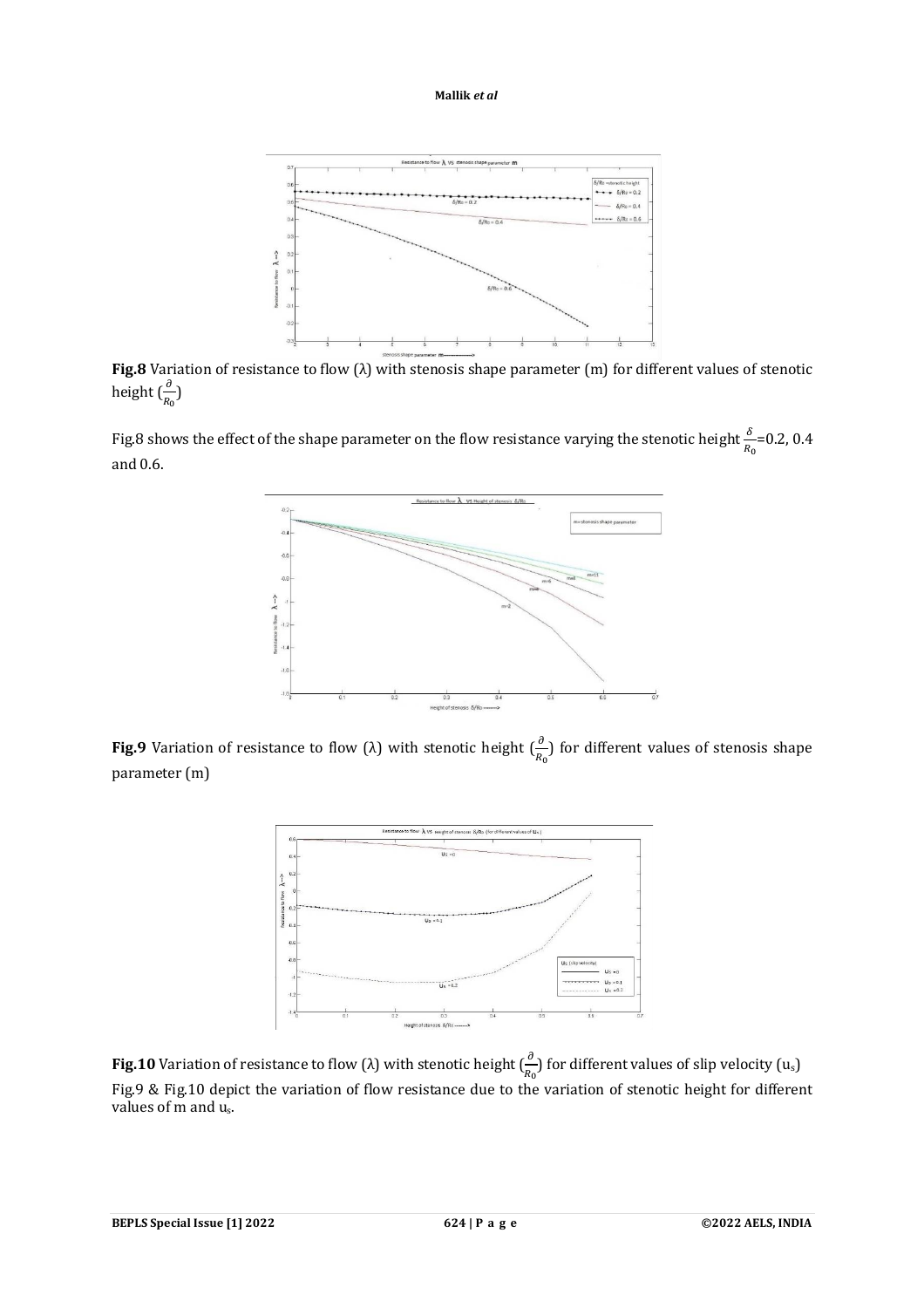

**Fig.11** Variation of resistance to flow ( $\lambda$ ) along axial distance (z) at different values of stenotic height ( $\frac{\delta}{n}$  $\frac{0}{R_0}$ 

The variation of flow resistance with z(measured along the axis) is presented in Fig.11 considering the stenotic height  $\frac{\delta}{R_0}$  = 0.2,0.4 and 0.6.



**Fig.12** Variation of volumetric flow rate (Q) along axial distance (z) for different values of stenosis shape parameter (m)



**Fig.13** Variation of volumetric flow rate (Q) along axial distance (z) for different values of slip velocity  $(u<sub>s</sub>)$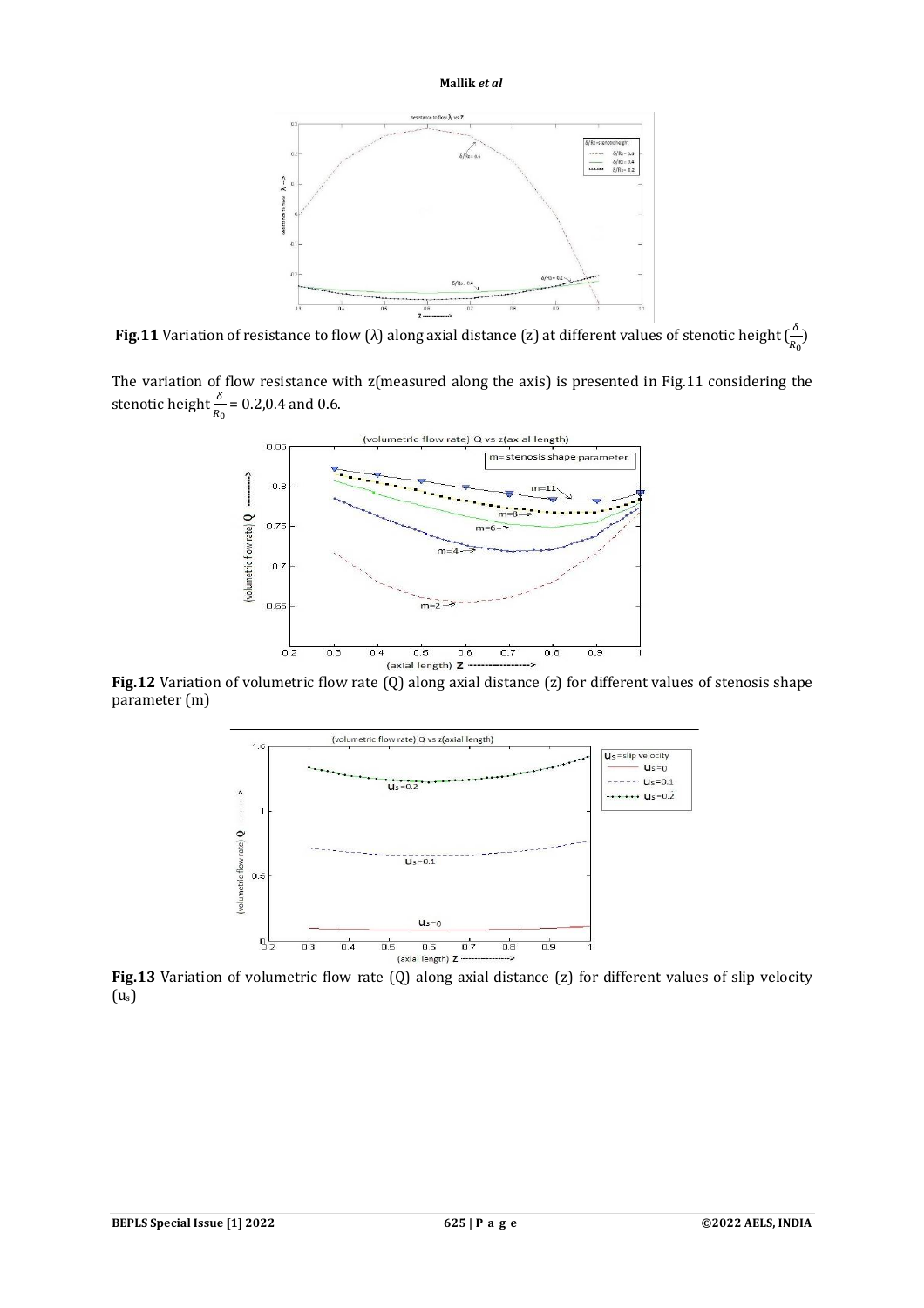

**Fig.14** Variation of volumetric flow rate (Q) along axial distance (z) for different values of stenotic height  $\left(\frac{\delta}{\rho}\right)$  $\frac{0}{R_0}$ 

Fig.12, 13 and 14 illustrate the likely variation of the volumetric flow rate(Q) with axial distance(z) considering the change of m(stenotic shape parameter),  $u_s$ (slip velocity) and  $\frac{\delta}{R_0}$ (stenotic height) all in their admissible range.



**Fig.15** Variation of volumetric flow rate (Q) with stenotic height  $(\frac{\partial}{R_0})$  for different values of stenosis shape parameter (m)



**Fig.16** Variation of volumetric flow rate (Q) with stenotic height  $(\frac{\partial}{R_0})$  for different values of slip velocity  $(u<sub>s</sub>)$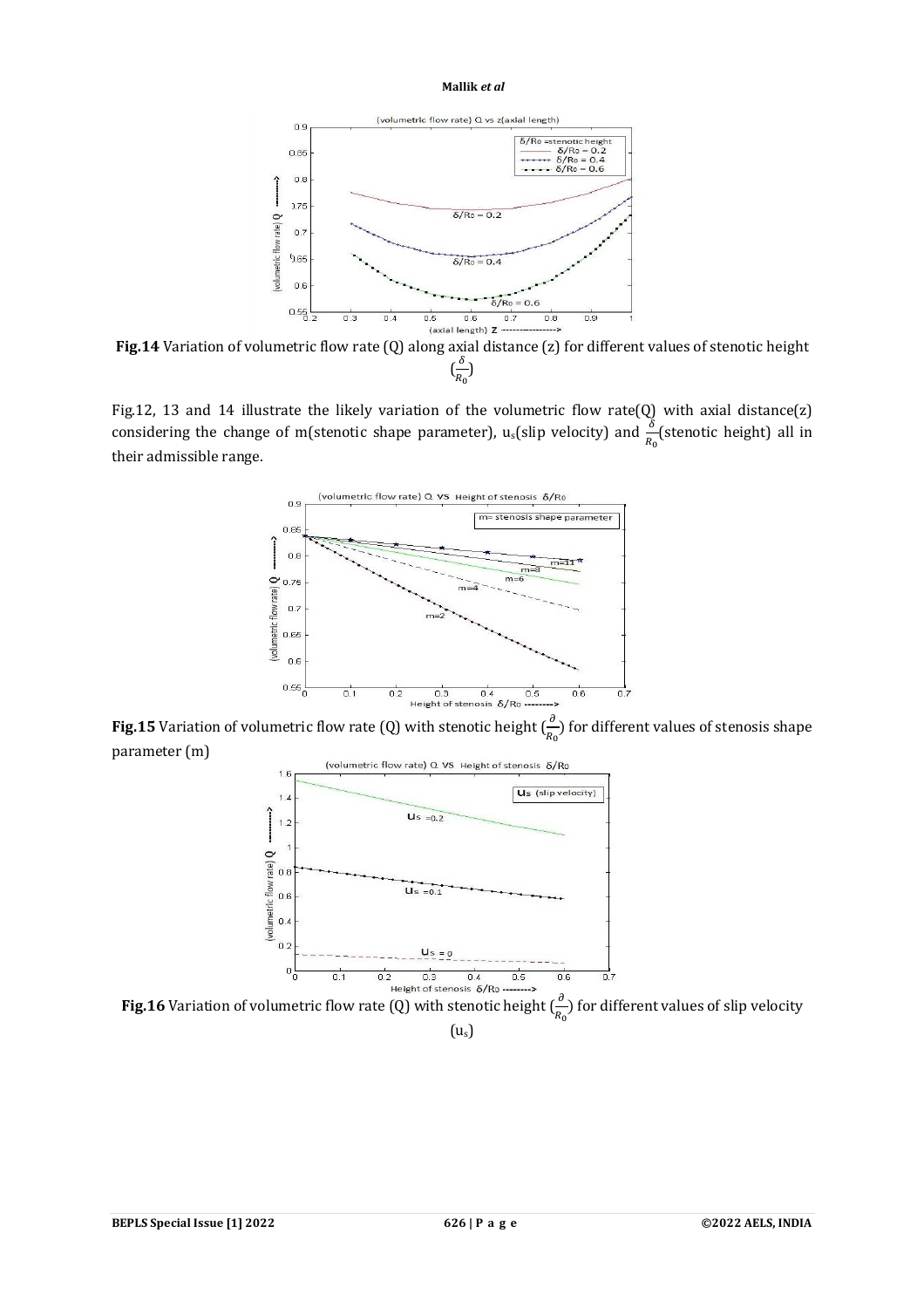

**Fig.17** Variation of volumetric flow rate (Q) with stenotic height  $(\frac{\partial}{R_0})$  for different values of shearing stress  $(\tau_0)$ 

The variation of the volumetric flow rate (Q) with stenotic height  $\frac{\delta}{R_0}$  are presented in Figs.15, 16 & 17 paying attention on stenotic shape parameter, slip velocity and  $\tau_0$  (shearing stress = 0 and 0.1)



**Fig.18** Variation of volumetric flow rate (Q) with stenosis shape parameter (m) for different values of stenotic height  $(\frac{\delta}{R_0})$ 



**Fig.19** Variation of volumetric flow rate (Q) with stenosis shape parameter (m) for different values of shear stress( $\tau_0$ )